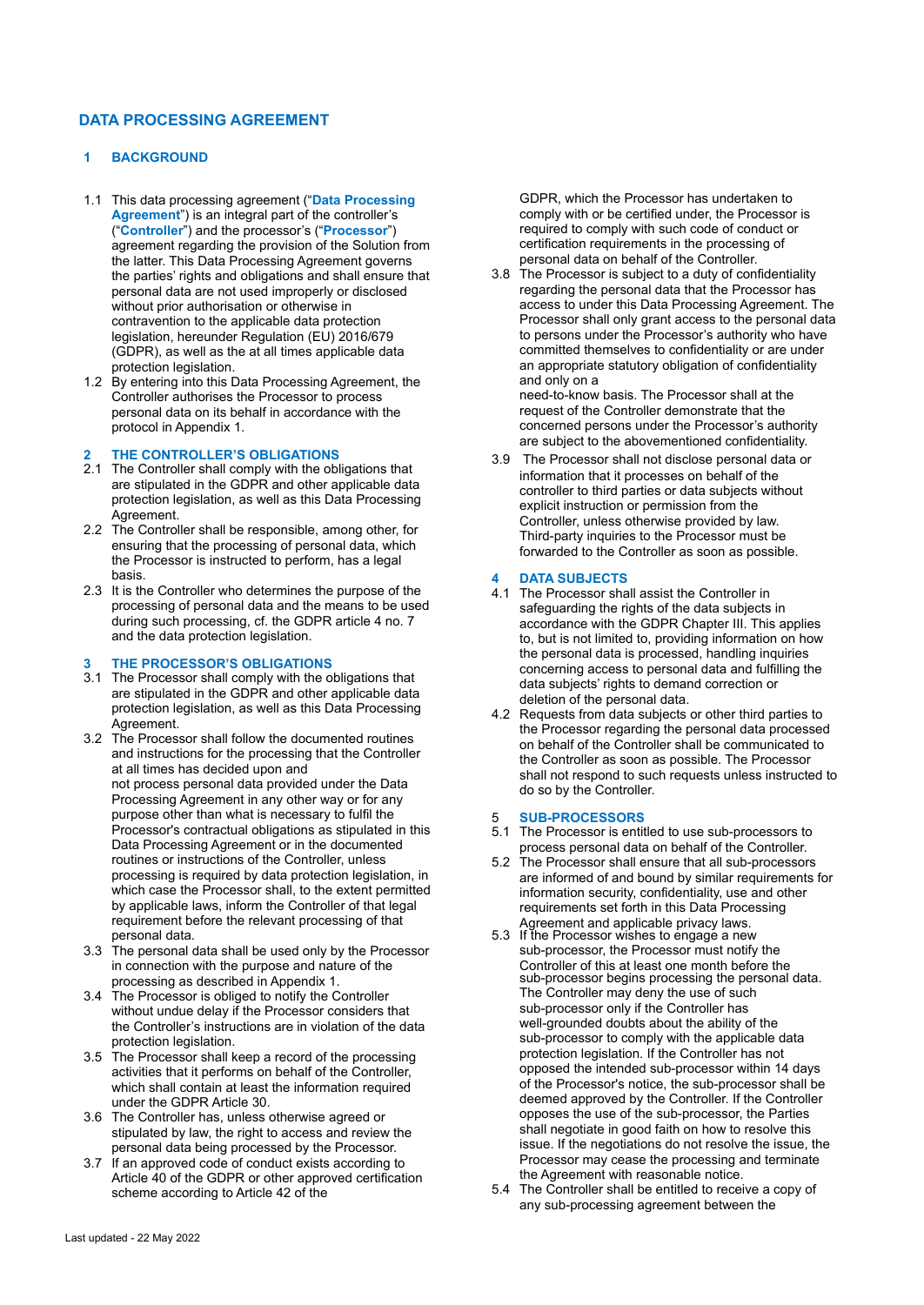Processor and a sub-processor. The Processor is entitled to redact such parts of relevant contract documents that are irrelevant for the control purposes of this Data Processing Agreement (e.g. financial conditions).

5.5 At the conclusion of this Data Processing Agreement, the Controller has approved the sub-processors listed in Appendix 1 of this Data Processing Agreement.

## **6 SECURITY**

- 6.1 The Processor is obliged to implement all necessary organisational and technical measures to safeguard the confidentiality, integrity and availability of the personal data and to prevent the personal data from being exposed to unauthorised access, dissemination, alteration, damage, destruction or inaccessibility.
- 6.2 The Processor shall comply with the requirements for security measures imposed by the at all times applicable data protection legislation, taking into account the state of the art, the costs of implementation and the nature, scope, context and purposes of processing as well as the risk of varying likelihood and severity for the rights and freedoms of natural persons.
- 6.3 The technical and organisational measures are subject to technical development and the Processor may implement adequate alternative measures in the course of the Data Processing Agreement. Such measures shall comply with the legal provisions set out in Article 32 of the GDPR and must not fall short of the level of security previously held. No special agreement is required if these changes lead to an improvement to the level of data protection that was previously part of this Data Processing Agreement in the context of commissioned processing and if the Controller is informed about these changes.
- 6.4 The Processor shall assist the Controller so that it can fulfil its own duties in regard to information security, personal data breaches and data protection impact assessments pursuant to the GDPR Articles 32 to 36 and the at all times applicable data protection legislation. At the request of the Controller, the Processor is obliged to assist in assessing the privacy-related consequences prior consultations, as well as in the dialogue with the Norwegian Data Protection Authority, where required to handle the privacy risk as identified through impact assessments.

## **7 BREACH NOTIFICATION**

- 7.1 The Processor is obliged to notify the Controller without undue delay if the Processor discovers that personal data is or has been exposed to unauthorised access, dissemination, alteration, damage, destruction or inaccessibility or another form of security breach or otherwise used in an unauthorised manner or handled in violation of the data protection legislation and/or the terms of this Data Processing Agreement.
- 7.2 The breach notification shall document the breach and contain, as a minimum:
	- a) A description of the nature of the breach, including where possible the categories and approximate number of data subjects concerned and the categories and approximate number of personal data records concerned.
	- b) The name and contact details of the data protection officer or other contact point with

the Processor.

- c) A description of the likely or realised consequences of the breach.
- d) A description of the measures that has been taken or which is proposed to be taken to address the breach, including where relevant, measures to mitigate its possible adverse effects.
- 7.3 If the Processor is unable to provide the above-mentioned information at the same time, the information can be provided in phases without further undue delay.
- 7.4 In the event of a breach, the Processor is obliged to ensure the security of the personal data by implementing appropriate measures and co-operate with the Controller in the investigation and mitigation of each such breach. Such assistance shall be provided to the Controller at no extra cost.
- 7.5 The Processor agrees and understands that, except when the Processor is required to do so by applicable law, the Controller has the sole right to determine:
	- a) whether to provide notice of the breach to any data subjects or to the Data Protection Authority, as required by law or regulation or at the Controller's discretion, including the contents and delivery method of the notice; and
	- b) whether to offer any type of remedy to affected data subjects, including the nature and extent of such remedy.

### **8 AUDIT**

- 8.1 The Processor shall make available to the Controller all information necessary to demonstrate compliance with the obligations laid down in the GDPR Article 28 and allow for and contribute to audits, including inspections, conducted by the Controller or another auditor mandated by the Controller.
- 8.2 The Controller or a third party appointed by the Controller may at any time demand access to and verification of the Processor's processing of personal data, including access to and verification of documentation for fulfilment of the requirements for information security and this Data Processing Agreement as well as assessments of organisation, routines, security measures and use of communications between partners and suppliers, random checks, site controls or other appropriate control measures, as well as a description of how the Processor secures personal data against unauthorised access, dissemination, alteration, damage, destruction or inaccessibility. If the Controller uses a third party to carry out the audit, such third party cannot be a direct competitor to Processor and must be bound by a duty of confidentiality before commencing with the audit.
- 8.3 The Controller shall insofar as possible, give the Processor notice in reasonable time when requiring access and control, normally at least 30 days. For request for access to documents at least 14 days' notice should be given.
- 8.4 Audits shall not impair the confidentiality, integrity and access to personal data, nor shall it impair the confidentiality, integrity and access to the Processor's internal reports, prices or other clients' information.
- 8.5 The Processor is obliged to give the supervisory authorities or representatives acting on behalf of such authorities' access to the Processor's physical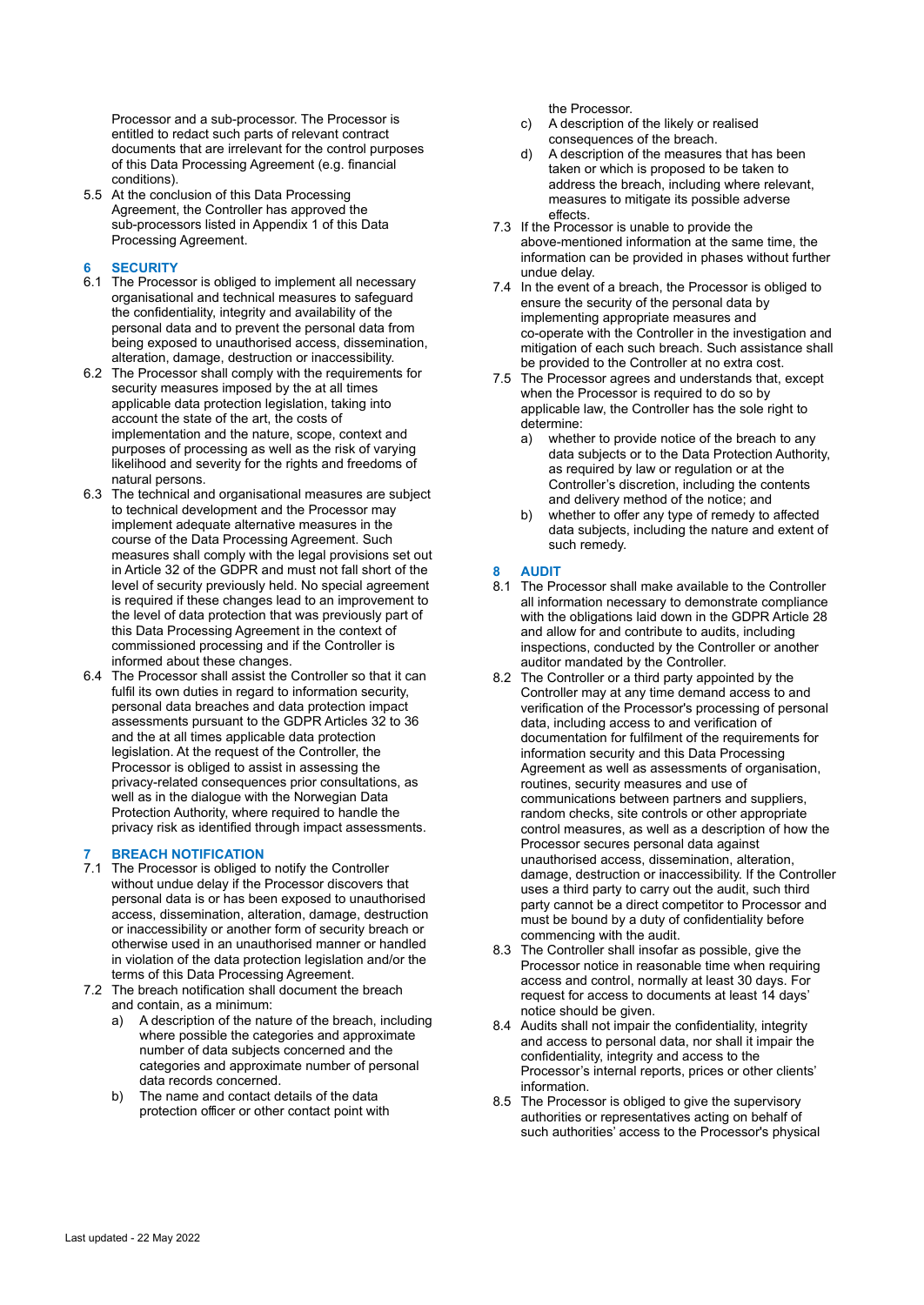facilities after presentation of appropriate identification and basis for the access.

8.6 If the audits reveal defects, the Processor shall promptly rectify such deficiencies at no cost to the Controller. Any material deficiencies that constitute an obvious threat to information security should be corrected immediately.

### **9 TRANSFER**

- 9.1 Personal data processed by the Processor on behalf of the Controller may be transferred to, stored and processed in those countries listed in Appendix 1.
- 9.2 The Processor shall not transfer personal data to or allow persons outside of the countries listed in Appendix 1 to gain access to personal data, without the explicit prior written consent of and appurtenant instructions for transfer by the Controller. Consent and instructions must cover which countries the personal data may be transferred to. Transfer to a third country requires that the requirements contained in the data protection legislation for the information security and protection of the rights of the data subjects are met as well as the use of approved EU transfer mechanisms.

#### **10 TERM**

- 10.1 This Data Processing Agreement shall apply for as long as the Processor processes personal data on behalf of the Controller.
- 10.2 In the event of a breach of this Data Processing Agreement or the data protection legislation, the Controller may instruct the Processor to discontinue further processing of the personal data with immediate effect.

### **11 TERMINATION**

- 11.1 Upon termination or expiry of this Data Processing Agreement, the Processor shall cease the processing of all personal data. The provisions relating to confidentiality of documentation and personal data that the Processor may access pursuant to this Data Processing Agreement shall survive this Data Processing Agreement.
- 11.2 Upon termination or expiry of this Data Processing Agreement, or upon the Controller's written request. the Processor shall either, at the choice of the Controller, return and/or destroy personal data processed (including security copies). If the Controller requires the personal data to be returned to the Controller or transferred to a third party.
- 11.3 If shared infrastructure is used where direct erasure is not directly possible, the Processor shall ensure that personal data is rendered unavailable until such data is overwritten by the system.
- 11.4 The Processor may not retain any copies of personal data provided by the Controller under this Data Processing Agreement, in any format, and any physical and logical access to such personal data shall be erased. The Processor shall document in writing, within 21 days after the receipt of the Controller's instruction, that it has returned, deleted and/or destroyed all personal data and all documents and electronically stored data containing such personal data, in accordance with this Data Processing Agreement. The Processor shall warrant to the Controller that neither the Processor nor its sub-processors has retained any copy, print or any other form of personal data in any form, unless data protection legislation prevents deletion or return. In such cases, the Processor shall guarantee that it will no longer process the personal data.

## **12 AMENDMENTS**

12.1 Changes to this Data Processing Agreement shall be agreed in writing by and between the Parties. The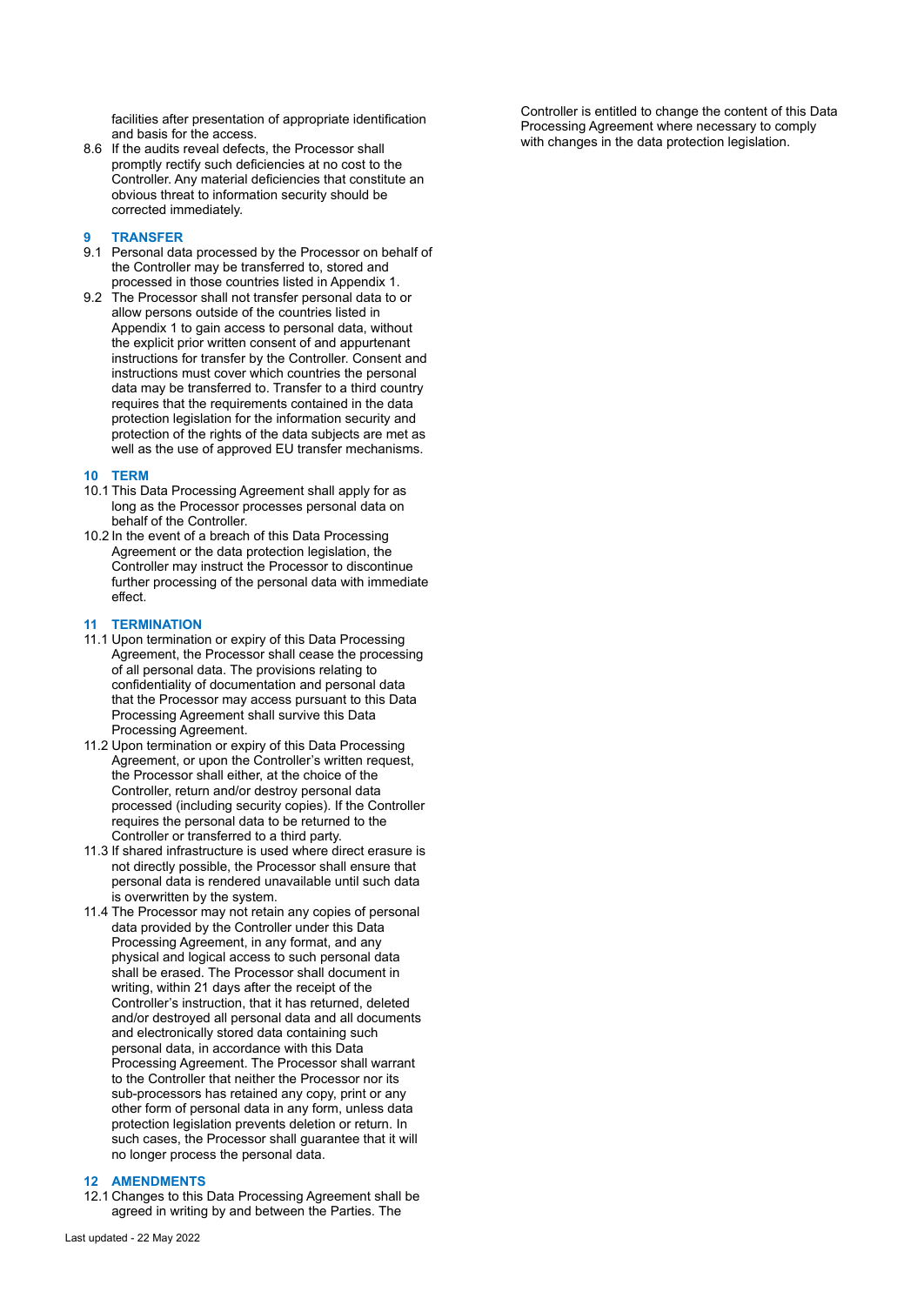# **APPENDIX 1 – PROTOCOL**

# **1 NOTICES**

All notices under this Data Processing Agreement shall be sent in writing to the representatives listed in the Order Form.

# **2 THE PURPOSE AND NATURE OF PROCESSING**

The purpose is to provide personalised movies and appurtenant media services to the data subjects chosen by the Controller.

### **3 THE NATURE OF PROCESSING**

The Processor will use personal data to create personal engagement for an individual. Personal data belonging to the Controller's end customers / members / employees is collected from the Controller's systems and is transmitted via Application Programming Interface (API), or as encrypted data file to the Processor and thereafter to a data subject ("**Recipient**").

If the Controller wishes to utilise the "**Referral solution**" functionality of the Processor, the Recipients are able to generate subsequent movies for a third-party individual ("**Friend**"). The Friend may in turn generate subsequent movies for other Friends. While personal data from original Recipients will be collected from the Controller, data from Friends will be collected from a prior Recipient or Friend. The Processor will not process personal data about the Friend to a greater extent than when processing personal data belonging to the Controller's end customers / members / employees or other Recipients.

Behaviour statistics are registered in connection with the distribution of the film to the Recipient so that the Controller can assess the success rate. The Processor will register a variety of statistics such as visits, IP-addresses, seek time, clicks, and general statistics about the user and their behaviour while engaging with SEEN's platform.

### **4 CATEGORIES OF DATA SUBJECTS**

The data subjects which the personal data shared by the Controller concerns.

### **5 CATEGORIES OF PERSONAL DATA**

The personal data shared by the Controller.

### **6 SUB-PROCESSORS**

The Controller has approved of the following sub-processors:

| Name:           | <b>LINK Mobility AS</b>                                                                                                                        |
|-----------------|------------------------------------------------------------------------------------------------------------------------------------------------|
| Location:       | Norway and Sweden                                                                                                                              |
| <b>Purpose:</b> | SMS distribution (if applicable). Link Mobility<br>will receive access to phone numbers and<br>the content<br>of the SMS and the landing page. |
| <b>Policies</b> | https://linkmobility.no/wp-content/uploads/site<br>s/3/2020/11/DPA-LINK-as-Processor-V1.34<br>29Nove<br>mber2020 fixed.pdf                     |

| Name:            | Amazon Web Services EMEA SARL (AWS<br>Europe)                                                                                                                                                                                                       |
|------------------|-----------------------------------------------------------------------------------------------------------------------------------------------------------------------------------------------------------------------------------------------------|
| Location:        | Luxembourg, Germany and Sweden                                                                                                                                                                                                                      |
| <b>Purpose:</b>  | The Processor may use Amazon to host and<br>distribute movies to Recipients. Amazon is an<br>integral part of the Processor's solution and<br>will not store such e-mail addresses after<br>distribution. Database backups are also<br>stored here. |
| <b>Policies:</b> | https://aws.amazon.com/compliance/gdpr-ce<br>nter/                                                                                                                                                                                                  |
| Name:            | <b>Hetzner Online GmbH</b>                                                                                                                                                                                                                          |
| <b>Location:</b> | Germany                                                                                                                                                                                                                                             |
| <b>Purpose:</b>  | Our solution is deployed on bare-metal<br>machines in Germany with provider Hetzner.                                                                                                                                                                |
| <b>Policies</b>  | https://www.hetzner.com/news/vertrag-zur-au<br>ftragsverarbeitung-gemaess-art-28-ds-gvo-st<br>eht-ab-s<br>ofort-online-zur-verfuegung-eintrag/                                                                                                      |
| Name:            | Google Ireland Limited                                                                                                                                                                                                                              |
| Location:        | <b>FU/FFA</b>                                                                                                                                                                                                                                       |
| <b>Purpose:</b>  | The Processor may use Google to host and<br>distribute movies to Recipients and store<br>database backups. Google is an integral part<br>of the Processor's solution. Our solution and<br>database are also stored here.                            |
| <b>Policies:</b> | https://cloud.google.com/terms/data-processi<br>na-terms                                                                                                                                                                                            |
| Name:            | LeaseWeb Netherlands B.V                                                                                                                                                                                                                            |
| Location:        | Netherlands                                                                                                                                                                                                                                         |
| <b>Purpose:</b>  | Backups of solution and databases                                                                                                                                                                                                                   |
| <b>Policies:</b> | https://www.leaseweb.com/legal/personal-dat<br>a-protection-acts                                                                                                                                                                                    |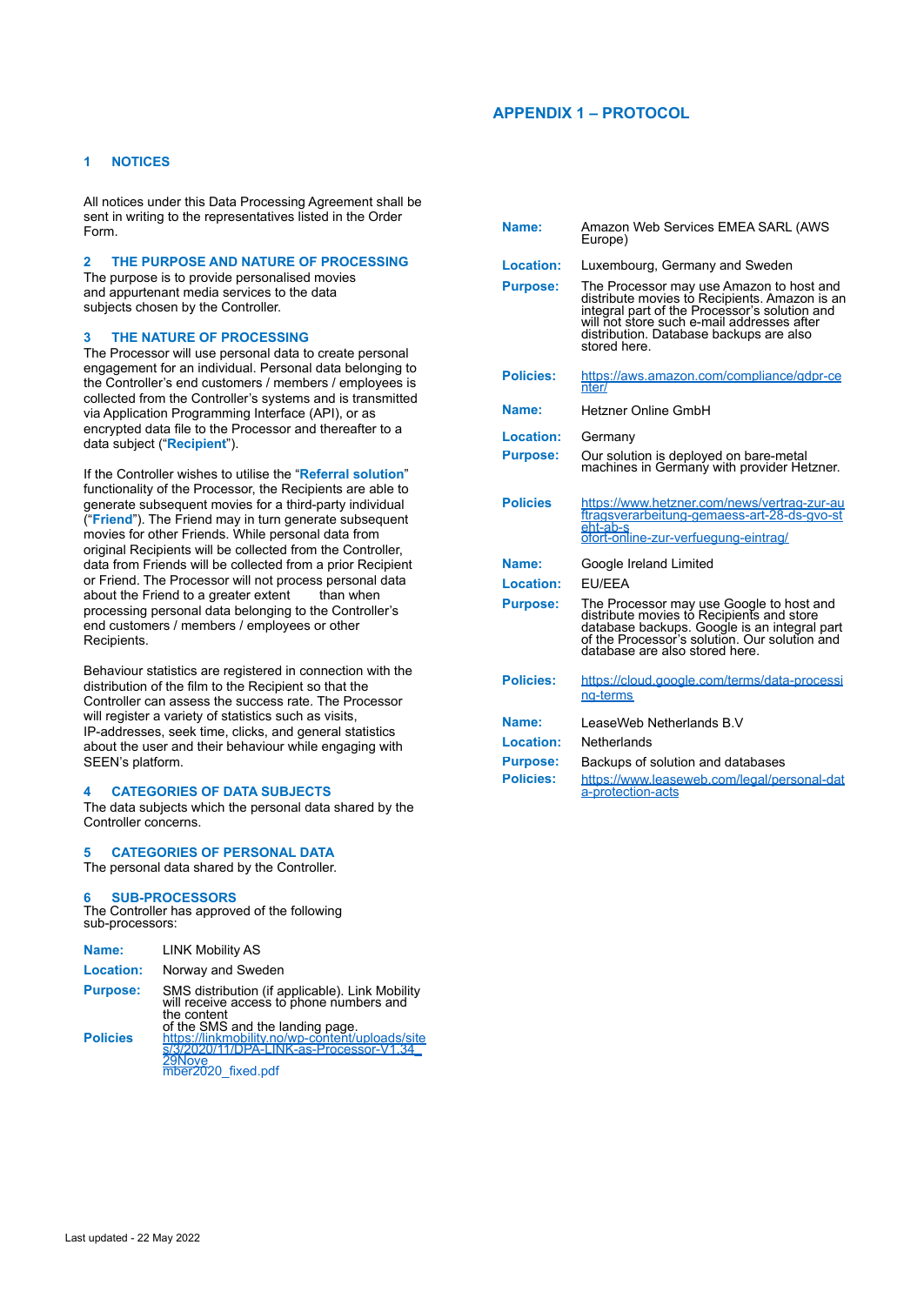# **APPENDIX 2 – SEEN'S SECURITY BASELINE**

## **1 INTRODUCTION**

- 1.1 The Data Processor strives for a high level of security in all of its operations and the Data Processor's reputation as a secure and reliable actor is of utmost importance to the Data Processor.
- 1.2 This Appendix lays out the self-imposed security baseline of the Data Processor, the purpose of which is to reassure the Controller that the Processor places the highest emphasis on safeguarding the personal data which the Data Processor has been entrusted to process.
- 1.3 The Data Processor shall maintain sufficient administrative, physical, organisational and technical safeguards designed for protection of the security, including protection against unauthorised or unlawful processing and against accidental or unlawful destruction, loss or alteration or damage, unauthorised disclosure of, or access to, personal data.
- 1.4 Measures for ensuring information security have been specified and implemented by the Data Processor and the Data Processor has appointed a person who is responsible for the implementation. The Data Processor's security policy and its implementation have been reviewed at the appropriate management level.
- 1.5 The Data Processor shall have a process for regularly testing, assessing and evaluating the effectiveness of technical and organisational measures for ensuring the security of the processing.

## **2 PREMISES**

- 2.1 The Data Processor's premises must be physically protected against unauthorised entry. This includes network devices, connections and routing points. Detected attacks must generate alarm with an appropriate response.
- 2.2 The Data Processor will at all times have in place technical and organisational measures to control access to premises, particularly to check authorisation to ensure that only employees with work-related purposes have access to personal data (Principle of least privilege). This includes, but is not limited to:
	- a) Access control system (ID reader, magnetic card, chip card).
	- b) (Issue of) keys.
	- c) Door locking (electric door openers etc.).
	- d) Security staff, janitors
	- e) Surveillance facilities (Alarm system, video/CCTV monitor)
	-
	- f) Logging of access to data centres<br>g) Regular review of permanent access permits. g) Regular review of permanent access permits.
- 2.3 Periodic review of access has been implemented for physical (workplace) access.
- 2.4 The Processor shall have a clean screen policy.

# **3 SYSTEM ACCCES**

- 3.1 The Data Processor's access rights management procedures must be defined, and access rights given based on roles and responsibilities.
- 3.2 The Data Processor must have documented system access policy and process for the applications in the scope of the Solution or used in connection with the provision of the Solution. In general, all access rights must be based on roles and responsibilities based on the principle of "least privileged" access right.
- 3.3 Roles must be separated so that access rights do not create such work combinations, that could present higher than normal risks of misconducts, abuse or heighten the risks arising from negligence or mistakes. Access rights must be removed immediately when the related need for them no longer exists.
- 3.4 Access rights must be personal, and they cannot be given to others. A responsible person must be nominated for all technical user access codes, who shall responsible for all actions made with the access code.
- 3.5 Periodic review of access has been implemented for logical (network) access.

## **4 SECURITY**

- 4.1 The Data Processor's Solution servers are running the latest version of Debian with security updates applied automatically on a daily basis.
- 4.2 The Data Processor shall ensure that IT equipment used for access to the Controller's systems by the Data Processor is protected by a firewall, running on supported versions of software, regularly updated with security patches and have antivirus solutions with updated antivirus definitions.
- 4.3 The Data Processor's utilises iptables for the software-based firewall, with automatic banning of IP addresses that try to brute-force attack its services.
- 4.4 The Data Processor shall perform periodic scans using its antivirus programs, which must be capable of detecting, removing and protecting against all known types of malicious software.
- 4.5 Access to the servers is allowed via SSH with public-key authentication on a non-standard port. The Data Processor's staff have access to the servers, though only one employee has root access.
- 4.6 The Data Processor shall have in place sufficient security measures when using equipment outside the Data Processor's workplace, as well as an assessment of risk factors during such use.

### 5 **ENCRYPTION**

- 5.1 The Data Processor only adopt connections that support secure protocols such as HTTPS, SSH v2 etc.
- 5.2 The Data Processor's Solution (the PVM Manager) runs inside of a Debian Linux container (LXD), which itself is stored on an AES-256 encrypted RAID-1 volume.
- 5.3 For the database, the Data Processor utilises PostgreSQL, with passwords stored using the PBKDF2 algorithm with a SHA256 hash. The database files are also AES-256 encrypted.
- 5.4 Backups are encrypted on-server using a strong passphrase and uploaded to an encrypted Amazon S3 bucket. Backups are rotated daily and expire after a few weeks.

## **6 PASSWORDS**

- 6.1 The Data Processor shall have a password policy which mandates special characters, minimum length and regular change of password.
- 6.2 The Data Processor shall ensure that it does not use group, shared or generic IDs, passwords, or other authentication methods.

#### **7 DEVELOPMENT**

- 7.1 Development of the Data Processor's Solution is mostly handled by the Data Processor in-house. No development is done via any external third parties. Because of this, only the Data Processor has access to the source code and its repository, which is also hosted in-house.
- 7.2 The PVM Manager, Django and its dependencies are updated regularly to make sure that any CVEs or potential vulnerabilities are patched.

### 8 **LOGGING**

8.1 The Data Processor shall ensure that all systems used